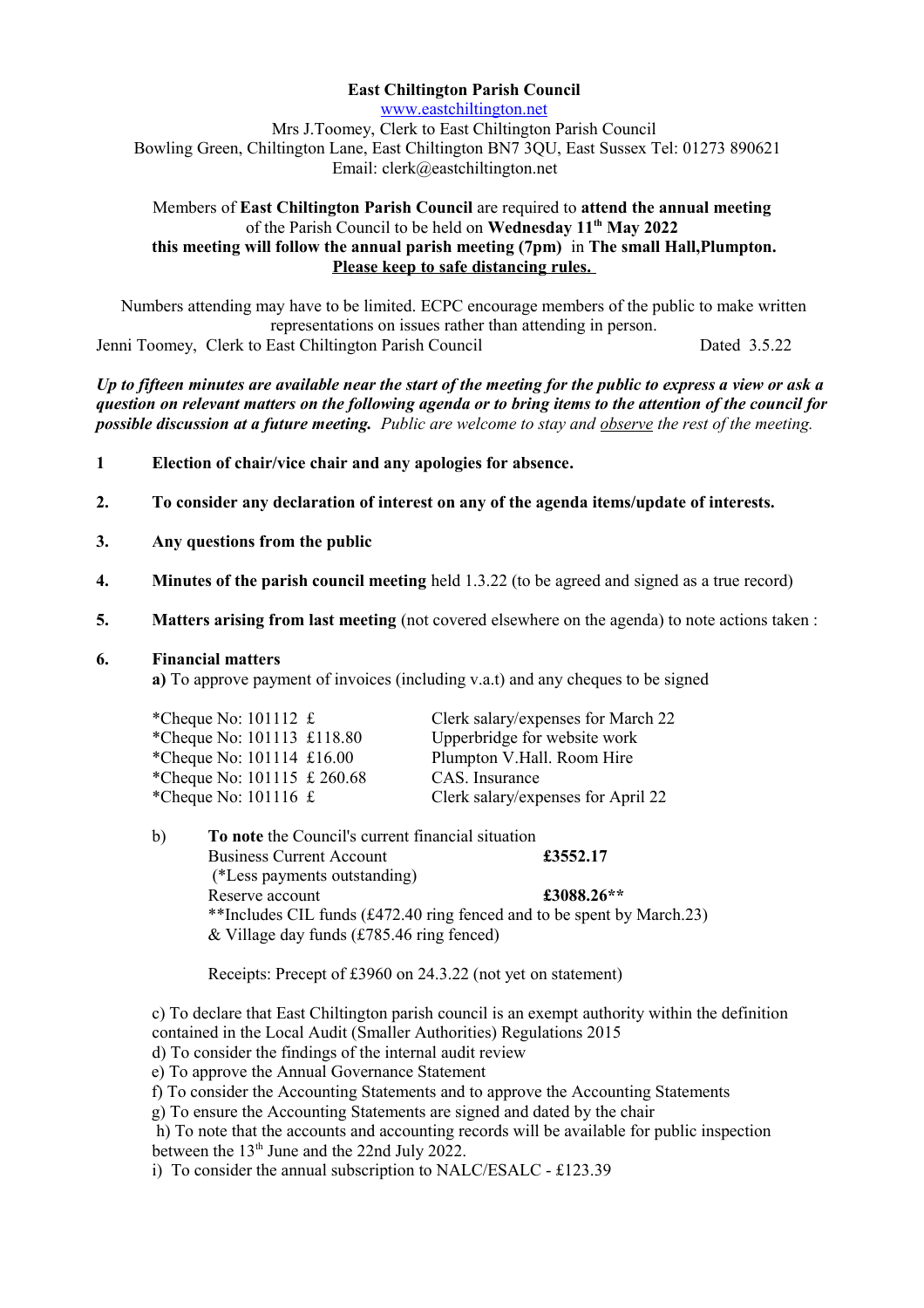# 7. **Planning matters** (P&E committee: Chair, Cllr.Nurse, Cllr.Durham)

## **a) To note or discuss any current application**

**LW/22/0266 & 67** Lower Burrells Chiltington Lane East Chiltington: Demolition of rear conservatory and replacement single storey glass rear extension and various internal alterations including internal reconfiguration, demolition of outhouse and store and alterations to engine room and associated landscaping

**LW/22/0099 & 22/0018** Little Clears, Novington Lane, East Chiltington: Erection of single storey rear timber clad garden outbuilding – *no objection*

**SDNP/22/00641/FUL** Denes House, Novington Lane, East Chiltington: Replacement dwelling **SDNP/22/01165/HOUS** Stantons Farm, Chapel Lane, East Chiltington: Creation of outdoor swimming pool, green house and porch

**SDNP/22/01326/HOUS** Flintwell House Novington Lane East Chiltington: Below ground swimming pool with stone paving and erection of pool plant housing box

**LW/21/1009** Highbridge Highbridge Lane East Chiltington: Single storey side extension with flat roof, flush roof light and additional side roof light to property.

**SDNP/22/01521/FUL** Newstead Farm Novington Lane East Chiltington: Proposed conversion of existing domestic building to form a 4-bedroom dwelling, and use of existing dwelling for selfcontained holiday accommodation

## **b) To note any decisions by LDC:**

**LW/22/0099 & 22/0018** Little Clears, Novington Lane, East Chiltington: Erection of single storey rear timber clad garden outbuilding - *granted*

## **c) Any update on the LDC call for sites – EC2 and EC11**

- **8. To consider councillor roles and any reports: Finance & Staffing:** Cllr.David **Communications/website:** Cllr.Goodenough **Magazine:** Cllr.Funnell **Environment/Litter pick:** Cllr.Nurse **Community events**: Cllr.Elms Any update for jubilee 2022 celebrations/ Lighting of Beacon with Hamsey PC 9.45pm 2<sup>nd</sup> June.  $EC$  Village day  $4<sup>th</sup>$  June **Highways, Verges:** through the clerk to ESCC Cllr.Milligan
- **9. Correspondence received since last meeting**  to note all and agree any actions required.
- **10. TECT (The East Chiltington Trust) –** Any report from Chair/Cllr.David TECT have requested they pay the licence fee  $(f1pa)$  for 10 years in advance

#### **11. To consider a request from the parish of St.John without to join with East Chiltington**

- **12. Update on Data Protection** requirements and Parish website (Accessibility Regulations 2018)
- **13. Items for noting or inclusion on a future agenda.**
- **14. The next meetings of the Parish Council will be :** Weds.**13th July** Small Hall Plumpton. 7pm. And Wednesday  $21^{st}$  September (subject to conditions at the time)

signed…………………………………………Mrs J.Toomey, Clerk to East Chiltington Parish Council